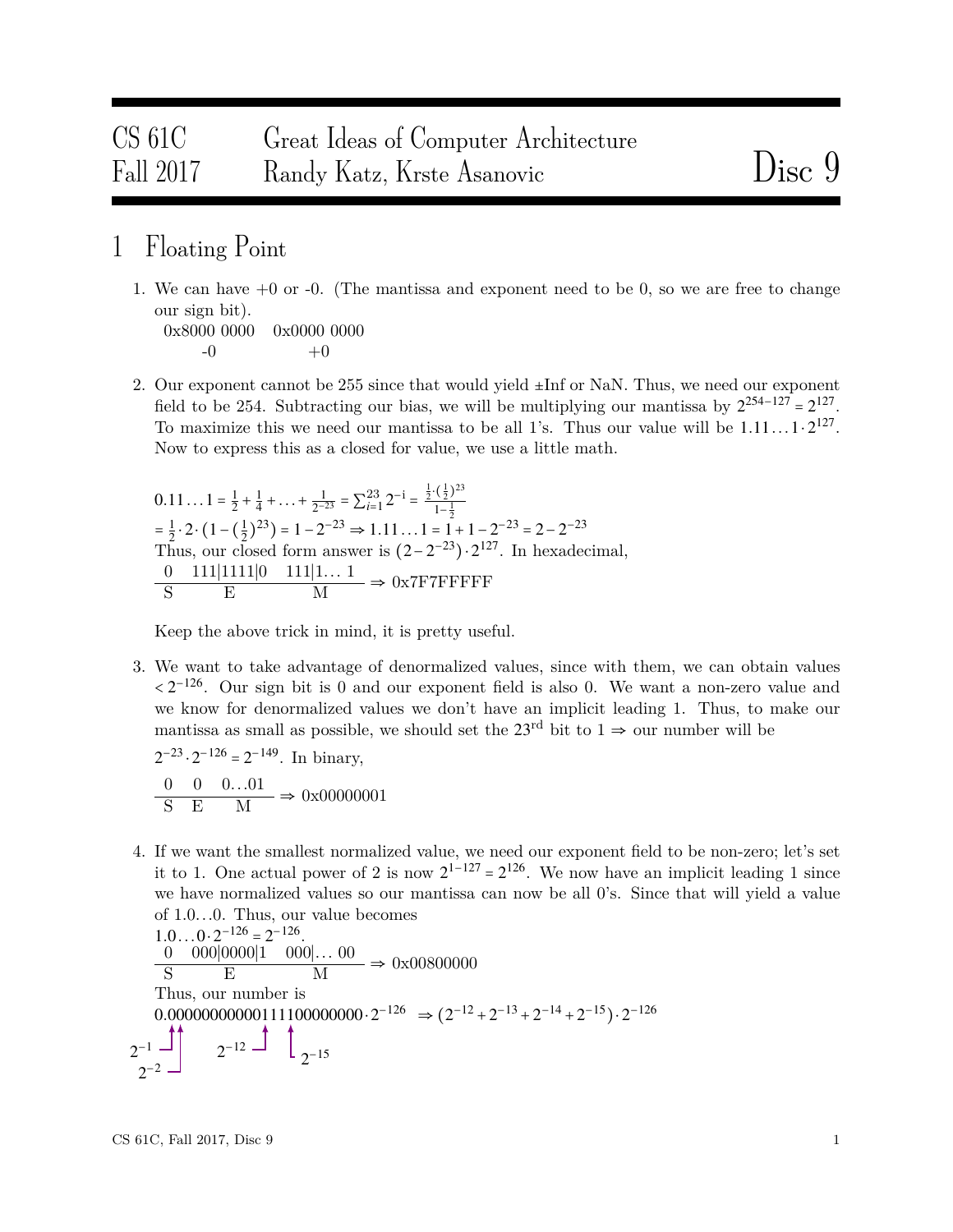$5. |39.5625|$  $\overline{0.5625} = 0.5 + 0.0625 = \frac{1}{2}$  $\frac{1}{2} + \frac{1}{16} = 0$ b $0.1001$  $39 = 0b100111$  $\Rightarrow$  39.5625 = 0b100111.1001 In scientific notation, 1.001111001 · 2<sup>5</sup>. 39.5625 is clearly a normalized number. +1*.*001111001⋅2 <sup>5</sup> <sup>=</sup> <sup>+</sup>1*.*001111001⋅<sup>2</sup> 132−127  $S = 0$  $E = 132_{10} = 0b10000100$ M = 0b0011110010*...*0 0 100|0010|0 001|1110|0100|00<br>S E M S E M  $\Rightarrow$  0x421E4000 0xFF94BEEF  $S = 0x1 E = 0b11111111 = 255<sub>10</sub> M \neq 0$ When  $E = 255$ ,  $M \neq$ , we have NaN. 0x0000 0000  $\left\{\begin{matrix} \frac{1}{\sqrt{2\pi}} & \frac{1}{\sqrt{2\pi}} \\ \frac{1}{\sqrt{2\pi}} & \frac{1}{\sqrt{2\pi}} \\ \frac{1}{\sqrt{2\pi}} & \frac{1}{\sqrt{2\pi}} \end{matrix}\right\}$  $S = 0x0$  $E = 0x00$  $M = 0x0$  $\begin{cases} \end{cases}$  $\Rightarrow$  This is +0 8.25  $\overline{0.25} = \frac{1}{4} = 0$ b $0.01$  $2^{-1}$   $-1$   $2^{-2}$ 

 $8 = 0b1000$  $\Rightarrow 8.25 = 1000.01$ Converting to scientific notation: 1000.01 = 1.00001  $\cdot 2^3$  (note: this is base 2, so we multiply by  $2^k$ ,  $k \in \mathbb{Z}$ ) 8.25 is clearly a normalized number  $\Rightarrow$  +1.00001 · 2<sup>3</sup> = +1.00001 · 2<sup>130–127</sup>

 $S = 0$ M = 000010*...*0 (remember, there's an implicit 1 so we only need everything after the decimal point)!  $E = 130_{10} = 10000010$  $\Rightarrow \frac{0}{\text{S}} \frac{100|0001|0 \cdot 000|0...100|0...0}{\text{N}}$  $\frac{\text{S}}{\text{S}}$  E M  $\frac{\text{E}}{\text{S}}$  E M 0x0000 0F00  $\overline{S = 0x0}$  $E = 0x0$  $M = 0$ b0000000 0000 1111 0000 0000  $\rightarrow$  E = 0, M  $\neq$  0  $\Rightarrow$  a denormalized number.  $-\infty$  $S = 0b1 E = 0b1111 1111 M = 0x0$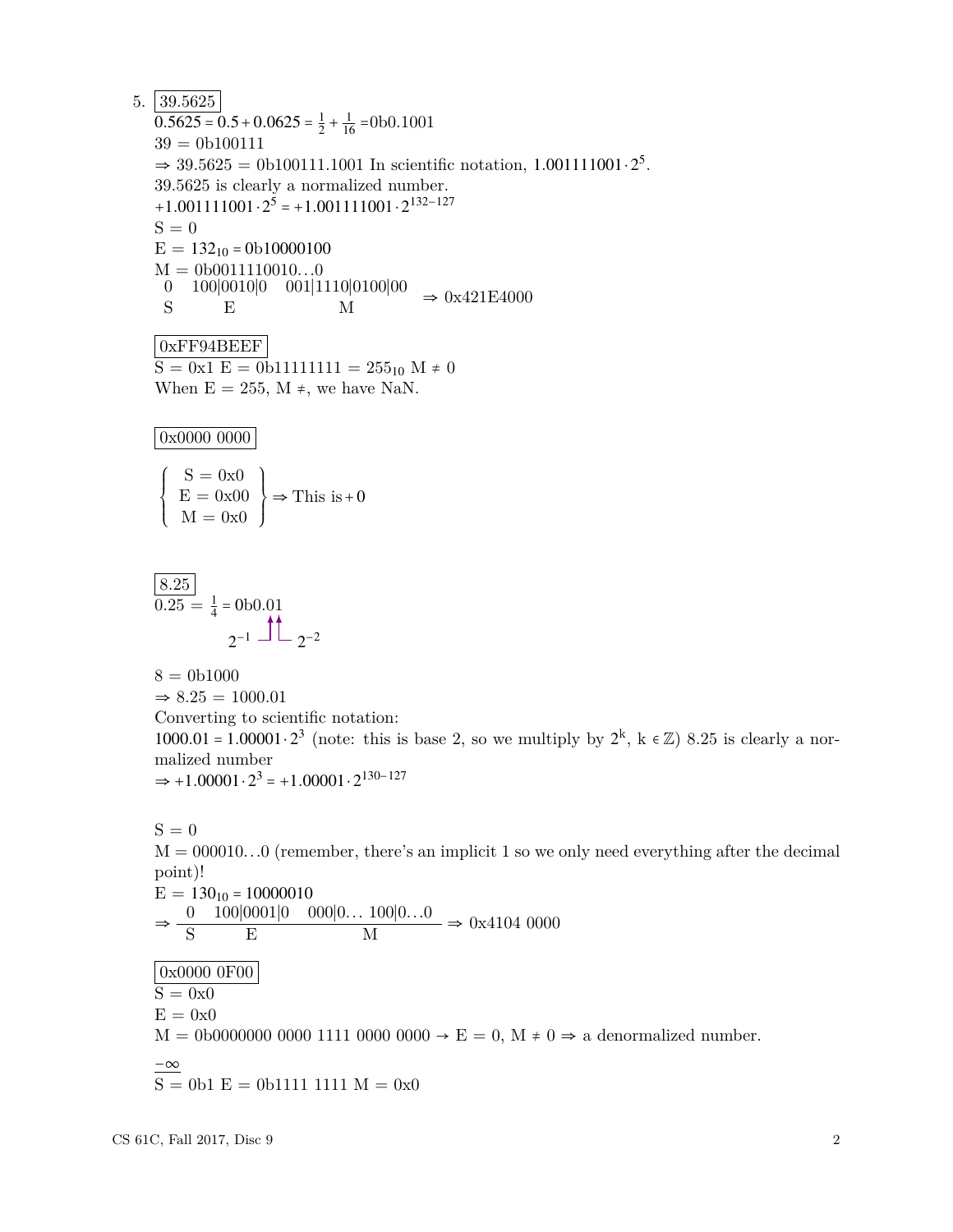$$
\Rightarrow \frac{1}{S} \frac{111|1111|1}{E} \frac{000|0...100|0...0}{M} \Rightarrow 0 \text{xFF80 0000}
$$

## 2 AMAT

1. Let's visualize how this system looks (simplified):

$$
\boxed{\text{CPU}} \xrightarrow{100\%} \boxed{\text{L1 \$}} \xrightarrow{20\%} \boxed{\text{L2 \$}} \xrightarrow{5\%} \boxed{\text{MEM}} * (\text{global miss rate})
$$

The L1 \$ receives all accesses from the CPU, so its local miss/hit rate is also its global hit/miss rate.

If we have a global miss rate of 5% on L2  $\$ , and the L1  $\$  misses 20% of its accesses, that means the L2 \$ receives 20% of accesses globally, of which means its local miss rate is

 $M = \frac{\text{the amount of accesses it misses}}{\text{all accesses that reach the L2 } $} = \frac{0.05}{0.2}$  $\frac{0.05}{0.2} = 0.25$ 

2. Following the AMAT formula,

we then go to the L2 \$

 $AMAT = (L1 \$ hit time) + (Local L1 \$ miss rate)$  $(L1 \$ miss panel$ 

 $= 2 + 0.20$  ((L2 \\$ hit time) + (Local L2 \\$ miss rate)(L2 \\$ miss penalty)) from part 1 we go to main memory  $= 2 + 0.20 (15 + 0.25 \cdot \underbrace{100}_{\text{can't miss main memory}}) = 10$ 

can't miss, main memory : ̂)

Alternatively, we could consider how often we hit each cache globally; from the diagram in part 1:

AMAT =  $(100\%)$ (L1 \\$ hit time) +  $(20\%)$ (L2 \% hit time) +  $(5\%)$ (main memory hit time)  $= 2 + 0.2 \cdot 15 + 0.5 \cdot 100 = 10$ 

Both answers yield the same answer (this is because  $(L1 \text{ $8]}$  local miss rate)(L2  $\text{ $8]}$  local miss rate) =  $(L2 \text{ $$ global miss rate})$ 

3. Now our diagram looks like this:

 $|$  CPU  $L1$  \$ ÐÐ→ L2 \$ 25% ÐÐ→ L3 \$ 30%  $\frac{30\%}{\sqrt{1-\frac{1}{1-\frac{1}{1-\frac{1}{1-\frac{1}{1-\frac{1}{1-\frac{1}{1-\frac{1}{1-\frac{1}{1-\frac{1}{1-\frac{1}{1-\frac{1}{1-\frac{1}{1-\frac{1}{1-\frac{1}{1-\frac{1}{1-\frac{1}{1-\frac{1}{1-\frac{1}{1-\frac{1}{1-\frac{1}{1-\frac{1}{1-\frac{1}{1-\frac{1}{1-\frac{1}{1-\frac{1}{1-\frac{1}{1-\frac{1}{1-\frac{1}{1-\frac{1}{1-\frac{1}{1-\frac{1}{1-\frac{1}{1-\frac{1}{1-\frac{1}{1-\frac{1$ Following the AMAT equation:  $AMAT = (L1 \$ hit time) + (Local L1 \$ miss rate)$  $(L1 \$ miss panel$ we go to the L2 \$  $= 2 + 0.2$  ((L2 \\$ hit time) + (Local L2 \\$ miss rate)(L2 \\$ miss penalty))

 $\overline{$  we go to L3 \$